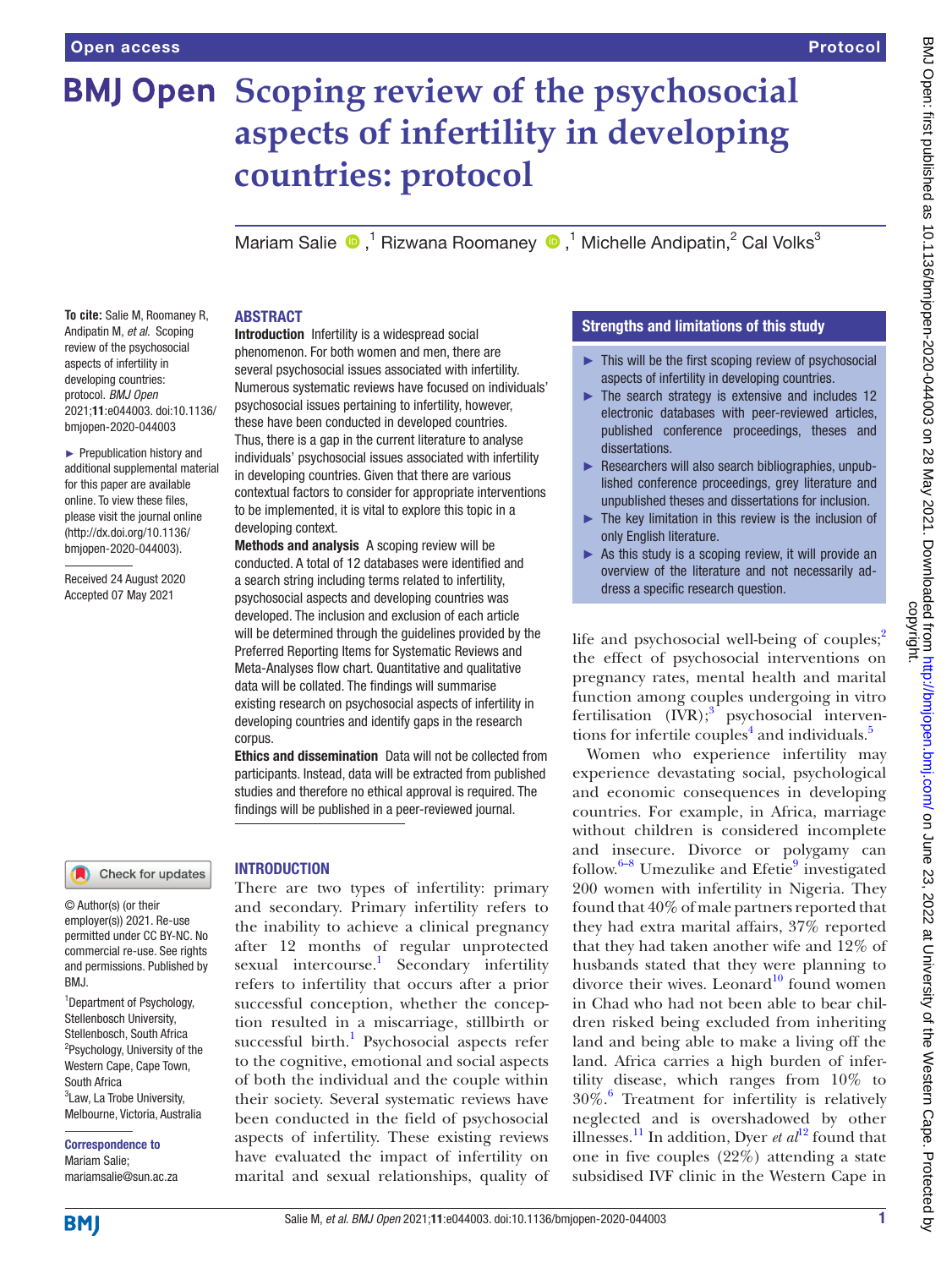### Open access

South Africa incurred catastrophic expenditure for infertility treatment. This expenditure was greater than 40% of annual expenditure (excluding food). Despite these factors, there is a dearth of research on psychosocial aspects of infertility conducted in developing countries.

Inhorn<sup>13</sup> has detailed the role globally of medical anthropology's contribution to human reproduction, including the interaction of fertility with aspects of social life such as religion, cosmology, gender relations, marriage and divorce patterns, kinship, inheritance and more. Medical anthropology has made a contribution to understanding the lengths and practices people go to when faced with infertility. The field has demonstrated that infertility can lead to physical and emotional abuse and economic and social exclusion.<sup>14</sup> Effective infertility treatments are less accessible in developing nations, where access to infer-tility treatment reflects class and race-based inequalities.<sup>[15](#page-3-12)</sup> Understanding the extent of research conducted among people living with infertility in the developing world using a psychological lens may assist in summarising the issues in a manner that gives expression to the psychological needs of these populations. This is an important step in developing psychological responses to these needs.

Previous review studies $2-5$  have focused on studies conducted in developed countries. The reviews demonstrate that research into infertility is increasing but that the vast majority of reviews cite studies conducted in developed countries. The binary concepts of developing/developed countries/economies are hotly contested constructs and depend on the classificatory systems used.<sup>16</sup> The International Monetary Fund (IMF), the World Bank and the United Nations (UN) all have slightly different markers to categorise countries/economies. For the purpose of our study, we will use the World Economic Situation and Prospect's conceptualisation of developing countries/ economies which draws on data from multiple sources including the IMF, World Bank and UN committees.<sup>17</sup> Neoclassical growth theories argued for homogeneity within countries/economies, however in contemporary societies, we see the heterogeneous nature of developing countries/economies.<sup>[18](#page-3-15)</sup> Vollrath<sup>19</sup> argues that a significant characteristic of developing economies/countries is the simultaneous existence of both a modern industrial economy and a more subsistence based economy. Thus, our conceptualisation of developing countries/economies takes into account the dual nature of economies within these regions.

While being cognisant of, and wanting to avoid binary conceptualisations of developed/developing economies, our literature search highlights the gaps in published knowledge from 'developing' regions/economies. Given this gap in knowledge, it is our contention that a scoping review utilising a psychological lens will provide robust data that will give form to these unexpressed psychological needs. A review of this nature will assist in understanding the scope of the problem so that meaningful, evidenced-based interventions can be developed in less advantaged countries. In addition, such a review

contributes to the UN Sustainable Development goals (SDG's 4 & 5) and consequently furthers a Social Justice Agenda.

#### METHODS AND ANALYSIS

Considering that no reviews have been conducted in this field, a scoping review seems the most appropriate. We will use the scoping review guidelines as explained by Arksey and O' Malley.<sup>20</sup> Scoping reviews allow researchers to map broad areas investigated in a research area, and are useful for unexplored topics as they provide a framework to collate all the available literature on the topic. A highlight of the scoping review is the broad coverage and the freedom to include different study designs.<sup>[20](#page-3-17)</sup> This scoping review will allow us to explore published and unpublished research on psychosocial aspects of infertility in developing countries in order to identify themes and gaps.

#### Stage one: identifying the research question

The research team consulted to formulate the research question, which is as follows. 'What are the psychosocial aspects of infertility in developing countries?' In order to address this question, we seek to understand the psychosocial needs and experiences of individuals and couples with infertility, explore psychosocial counselling/interventions offered to individuals and couples with infertility in developing countries, and to identify the psychosocial support reported by individuals and couples with infertility in developing countries. These domains are not exclusive, as other emerging domains will be included.

### Stage two: identifying relevant studies

A rigorous process was undertaken to ensure that the most relevant search databases are selected in the review. The research team consists of researchers based at three universities, each having access to several search databases. While there is considerable overlap in the databases that each team member has access to, there are some databases that team members are unable to access.

The first step in determining the databases to use in the scoping review involved each team member to list the databases that they are able to access. These lists of databases were then combined and duplicate databases were removed. Each researcher indicated the databases that they deemed most relevant (ie, databases that were in line with the aim of the scoping review). Team members did this by voting for these databases on a google sheet. We consulted with a subject librarian in making the final decision of the databases to be included. The databases to be included are as follows: Academic Search Premier—EB-SCOhost, African digital repository—Sabinet, Elsevier, Clinical Key, Cochrane library, Google Scholar, PsycArticles, PsycInfo, Pubmed, Scopus, Web of Science, Proquest database of Dissertations and Theses.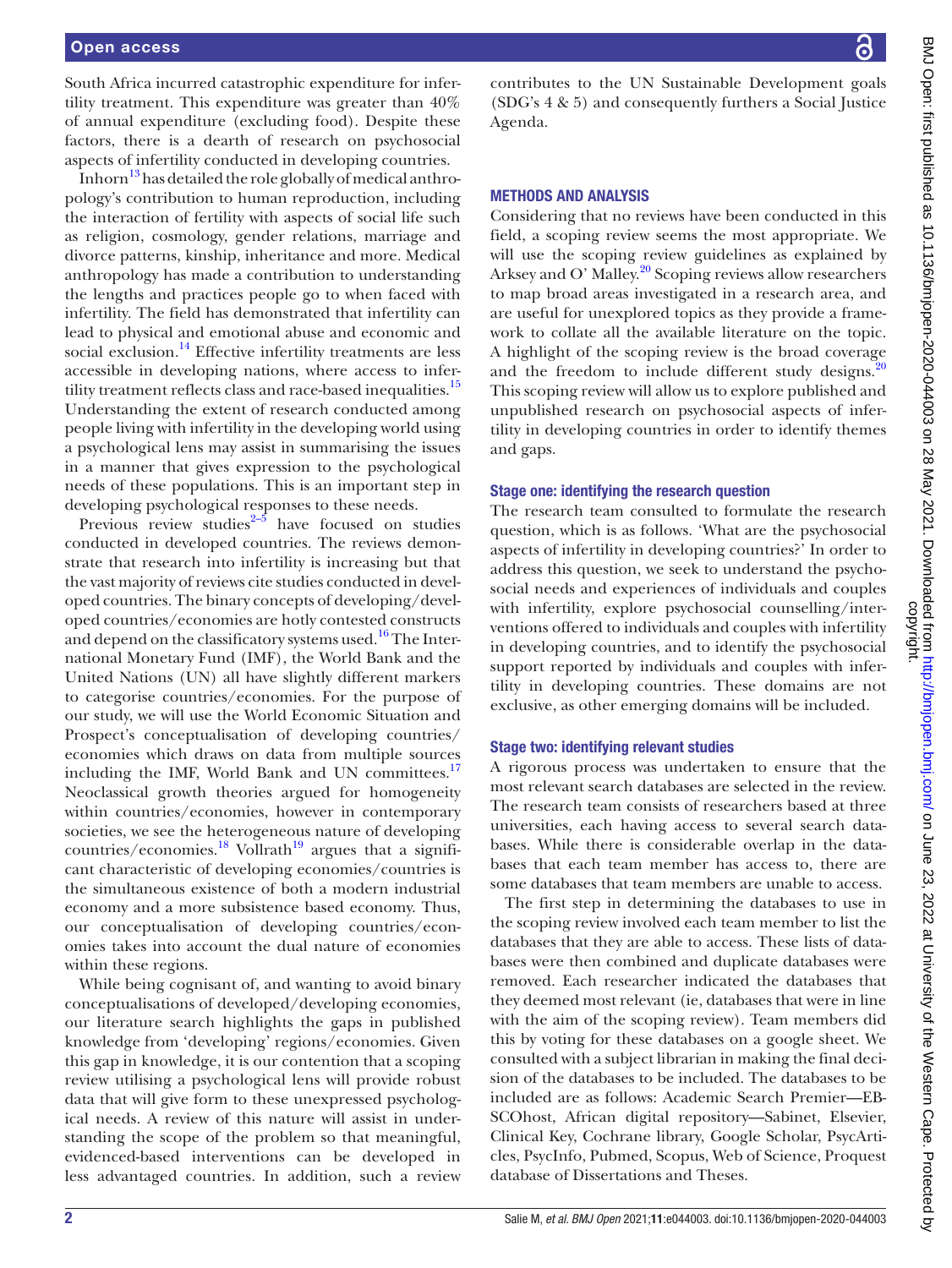## Selection of keywords

The research team worked with two subject librarians in developing a search string that will be used in the scoping review. The following search strategy was developed from a total of 21 terms and is based on three main concepts:

*Concept 1*: terms related to infertility—Infertility OR Involuntary childlessness OR Assisted reproduction OR ART OR Medically Assisted Reproduction OR MAR OR Secondary infertility.

AND *concept 2*: terms related to psychosocial aspects—culture OR religion OR spiritual\* OR religious OR stigma OR psychosocial needs OR counselling OR family OR psychosocial impact OR maternal needs OR paternal needs OR tradition OR depress\* OR anxiety OR Psychosocial Support Systems [mesh]).

AND *concept 3*: developing countries OR (name of country).

This search string will be used in each database to source articles for the review.

## Stage three: study selection

The selection criteria was discussed and agreed on by all members of the team. Two members of the research team will independently conduct the literature search by applying the search string to the relevant databases and hand-searching grey literature. The team will first assess the titles and abstracts of articles to determine the articles that will be included in the review. Articles meeting the inclusion criteria will be retained and items that do not meet the inclusion criteria will be omitted from the review. Duplicate articles will be removed. Reviewers will independently categorise and list each article as either to be 'include', 'excluded' or 'uncertain'. The two independent reviewers will then compare their lists to determine which articles will be included. Any discrepancies will be assessed by a third member of the team. In cases where further clarification is required to include or exclude a study, the full text will be screened. The expected time period for the review is January–December 2021. The following inclusion and exclusion criteria have been identified.

### Inclusion criteria

### Publication data and type of article

All multidisciplinary studies published in English between 2000 and 2020; both primary and secondary studies. Unpublished conference proceedings as well as grey literature such as unpublished theses and dissertations will additionally be included. The authors will make contact with presenters and authors in this regard to request access.

## Patient and public involvement

There will be no patient and public involvement in the study.

## Types of participants

Males and females diagnosed with infertility. Data should have been collected in developing countries. These are

<span id="page-2-0"></span>

| <b>Table 1</b> Data extraction form                                                                                           |
|-------------------------------------------------------------------------------------------------------------------------------|
| <b>Article reference</b>                                                                                                      |
| Country                                                                                                                       |
| Paradigm                                                                                                                      |
| Aims and objectives                                                                                                           |
| Participant characteristics                                                                                                   |
| Data collection tools                                                                                                         |
| Sample size                                                                                                                   |
| Analysis                                                                                                                      |
| <b>Findings</b><br>1. General<br>2. Psychosocial needs<br>3. Emotional well-being and mental health<br>4. Support<br>5. Other |

Contribution of article

countries identified as per the IMF conceptualisation of 'developing' countries (see Appendix A). Studies must include primary or secondary infertility. Studies can be qualitative (eg, exploratory) or quantitative (intervention, description, etc.).

## Article types

All articles published in peer-reviewed journals, published protocols and grey literature—theses and dissertations. In addition, reference lists of included studies will be hand sorted for relevant articles.

## Exclusion criteria

Studies in any language other than English, as well as theoretical papers.

## Stage four: data collection

After selecting relevant studies for inclusion in our scoping review, we will chart the data. We will extract the relevant information from each study using a data charting form to guide the process (please refer to [table](#page-2-0) 1 for the data charting form). Rayyan, a systematic review application, will be used to help us manage the articles and synthesise the extracted data. $^{21}$  To begin with, the two reviewers will first independently chart the same five studies using the data charting form, as recommended by Levac *et al.*<sup>22</sup> They will then meet and compare the consistency of data extraction using the form. At this point, we will assess whether the research chart adequately allows us to answer our research question and purpose. The data extraction form will be revised, if needed. When consistency in data extraction has been achieved, we will continue the process of charting the data.

## Stage five: collating, summarising and reporting the results

A scoping review provides a broad synopsis of all the material consulted.<sup>20</sup> Quantitative data relating to type of study, setting and methodologies will be presented as frequencies in tables. Qualitative data will be summarised.